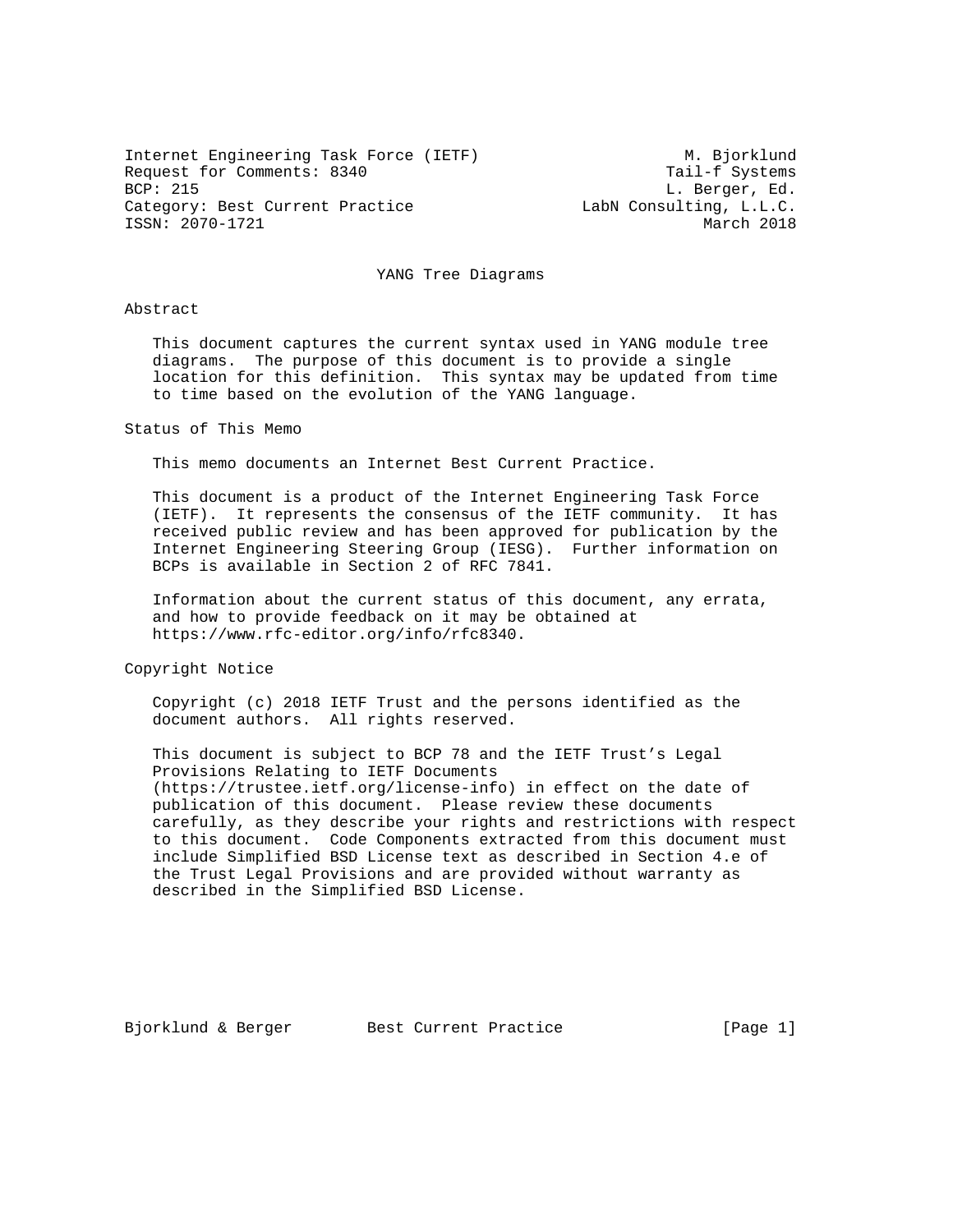# Table of Contents

|    | 4.1. Representation of Mounted Schema Trees 10 |
|----|------------------------------------------------|
| 5  |                                                |
| б. |                                                |
|    |                                                |
|    |                                                |
|    |                                                |

### 1. Introduction

 YANG tree diagrams were first published in RFC 6536. Such diagrams are used to provide a simplified graphical representation of a data model and can be automatically generated via tools such as "pyang" [PYANG]. This document describes the syntax used in YANG tree diagrams. It is expected that this document will be updated or replaced as changes to the YANG language [RFC7950] necessitate.

 Today's common practice is to include the definition of the syntax used to represent a YANG module in every document that provides a tree diagram. This practice has several disadvantages; therefore, the purpose of this document is to provide a single location for this definition. It is not the intent of this document to restrict future changes, but rather to ensure that such changes are easily identified and suitably agreed upon.

 An example tree diagram can be found in Section 3 of [RFC8343]; the following is a portion of it:

| +--rw interfaces<br>+--rw interface* [name] |                             |
|---------------------------------------------|-----------------------------|
| $+ -r$ w name                               | string                      |
| +--rw description?                          | string                      |
| +--rw type                                  | identityref                 |
| +--rw enabled?                              | boolean                     |
| +--rw link-up-down-trap-enable?             | enumeration $\{if -mib\}$ ? |

| Bjorklund & Berger<br>Best Current Practice | [Page 2] |  |
|---------------------------------------------|----------|--|
|---------------------------------------------|----------|--|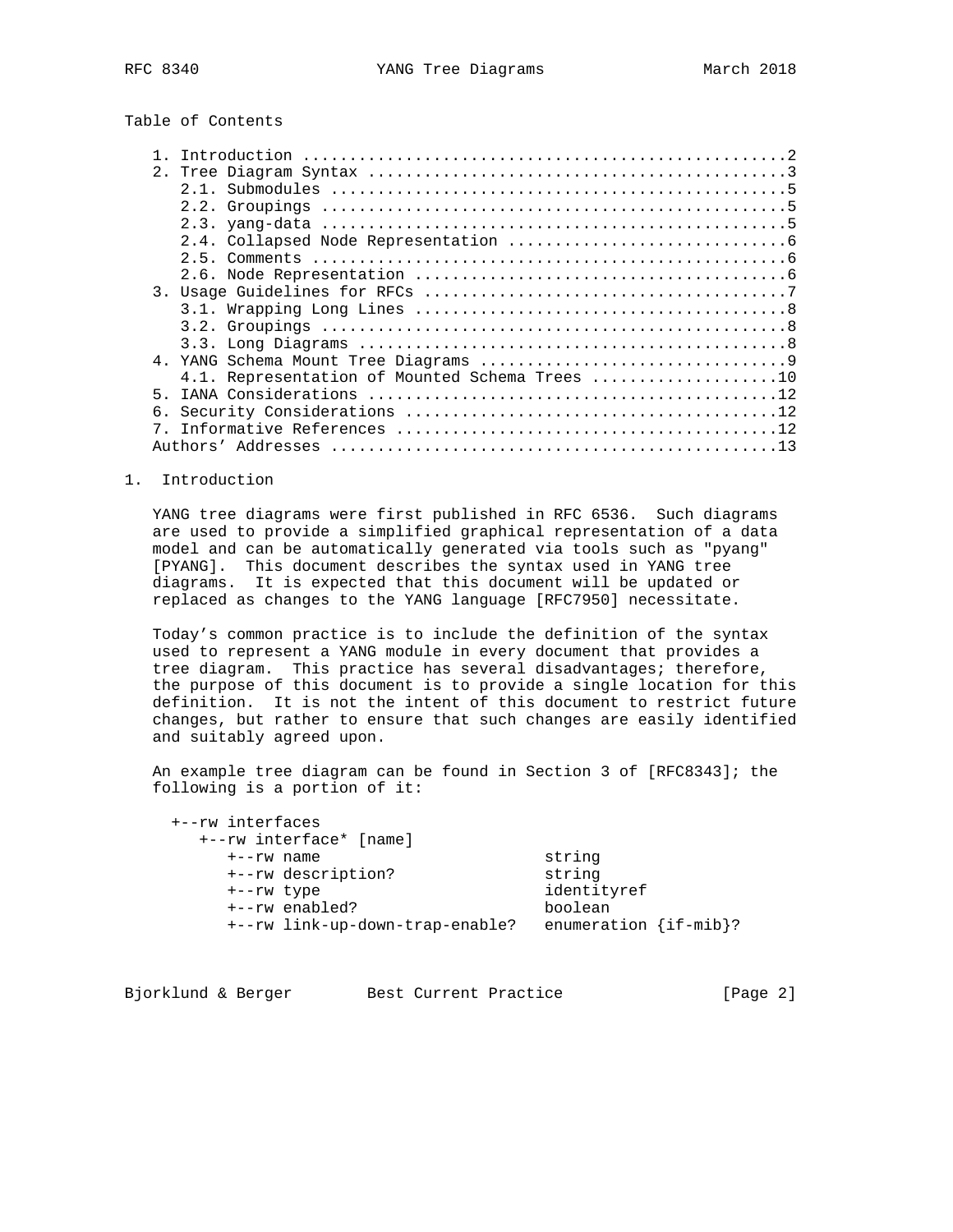## 2. Tree Diagram Syntax

 This section describes the meaning of the symbols used in YANG tree diagrams.

 A full tree diagram of a module represents all elements. It includes the name of the module and sections for top-level module statements (typically containers), augmentations, rpcs, and notifications all identified under a module statement. Module trees may be included in a document as a whole, by one or more sections, or even by subsets of nodes.

 A module is identified by "module:" followed by the module-name. This is followed by one or more sections, in order:

- 1. The top-level data nodes defined in the module, offset by two spaces.
- 2. Augmentations, offset by two spaces and identified by the keyword "augment" followed by the augment target node and a colon (":") character.
- 3. RPCs, offset by two spaces and identified by "rpcs:".
- 4. Notifications, offset by two spaces and identified by "notifications:".
- 5. Groupings, offset by two spaces and identified by the keyword "grouping" followed by the name of the grouping and a colon (":") character.
- 6. yang-data, offset by two spaces and identified by the keyword "yang-data" followed by the name of the yang-data structure and a colon (":") character.

 The relative organization of each section is provided using a text-based format that is typical of a file system directory tree display command. Each node in the tree is prefaced with "+--". Schema nodes that are children of another node are offset from the parent by three spaces. Sibling schema nodes are listed with the same space offset and, when separated by lines, are linked via a vertical bar ("|") character.

Bjorklund & Berger Best Current Practice [Page 3]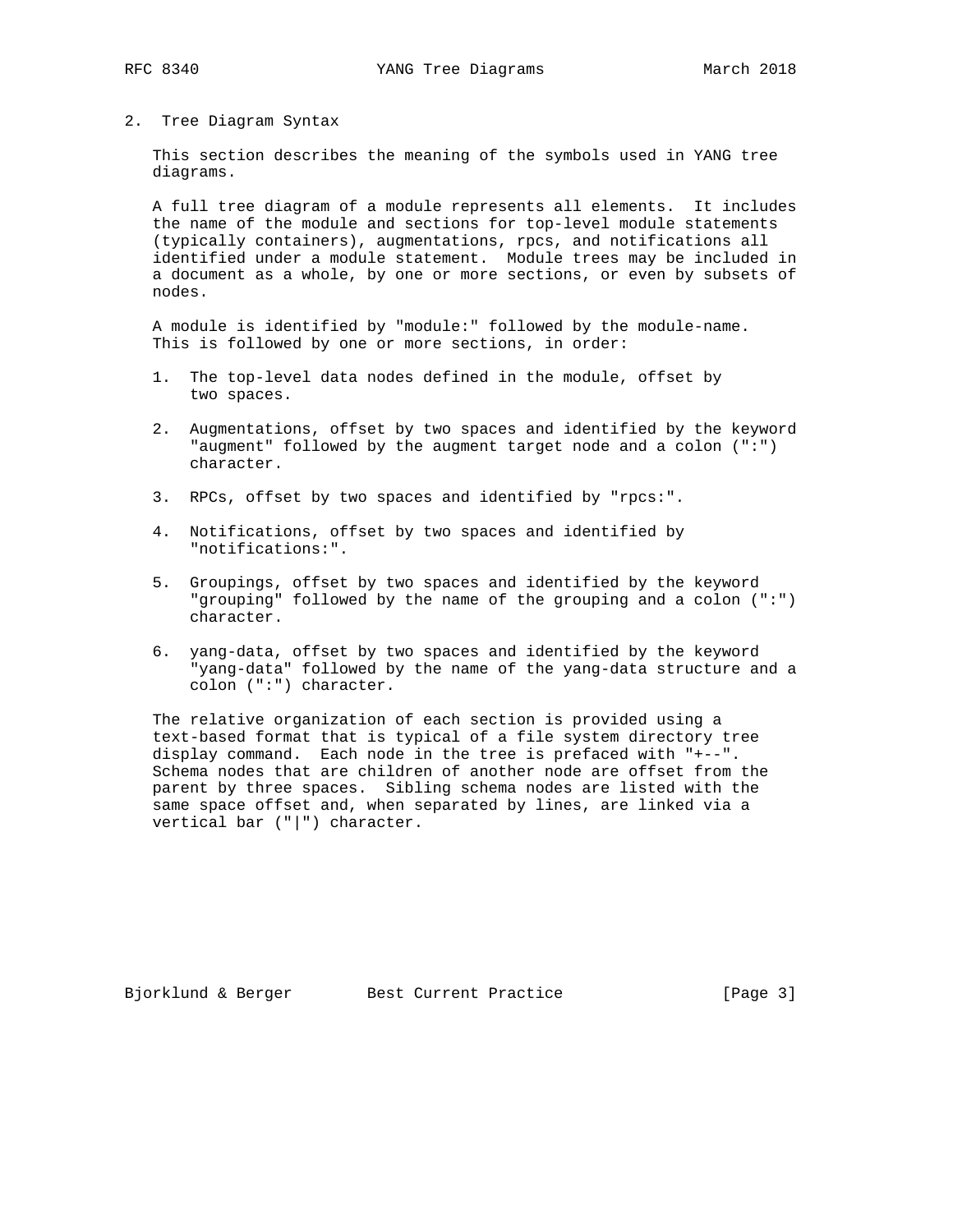```
 The full format, including spacing conventions, is:
  module: <module-name>
    +--<node>
      | +--<node>
        | +--<node>
    +--<node>
      +--<node>
         +--<node>
    augment <target-node>:
      +--<node>
         +--<node>
        +--<node>
           +--<node>
    augment <target-node>:
     +--<node>
    rpcs:
      +--<rpc-node>
      +--<rpc-node>
         +--<node>
         | +--<node>
         +--<node>
    notifications:
      +--<notification-node>
      +--<notification-node>
         +--<node>
         | +--<node>
         +--<node>
    grouping <grouping-name>:
      +--<node>
        +--<node>
         | +--<node>
         +--<node>
    grouping <grouping-name>:
      +--<node>
    yang-data <yang-data-name>:
      +--<node>
         +--<node>
         | +--<node>
         +--<node>
    yang-data <yang-data-name>:
      +--<node>
```
Bjorklund & Berger Best Current Practice [Page 4]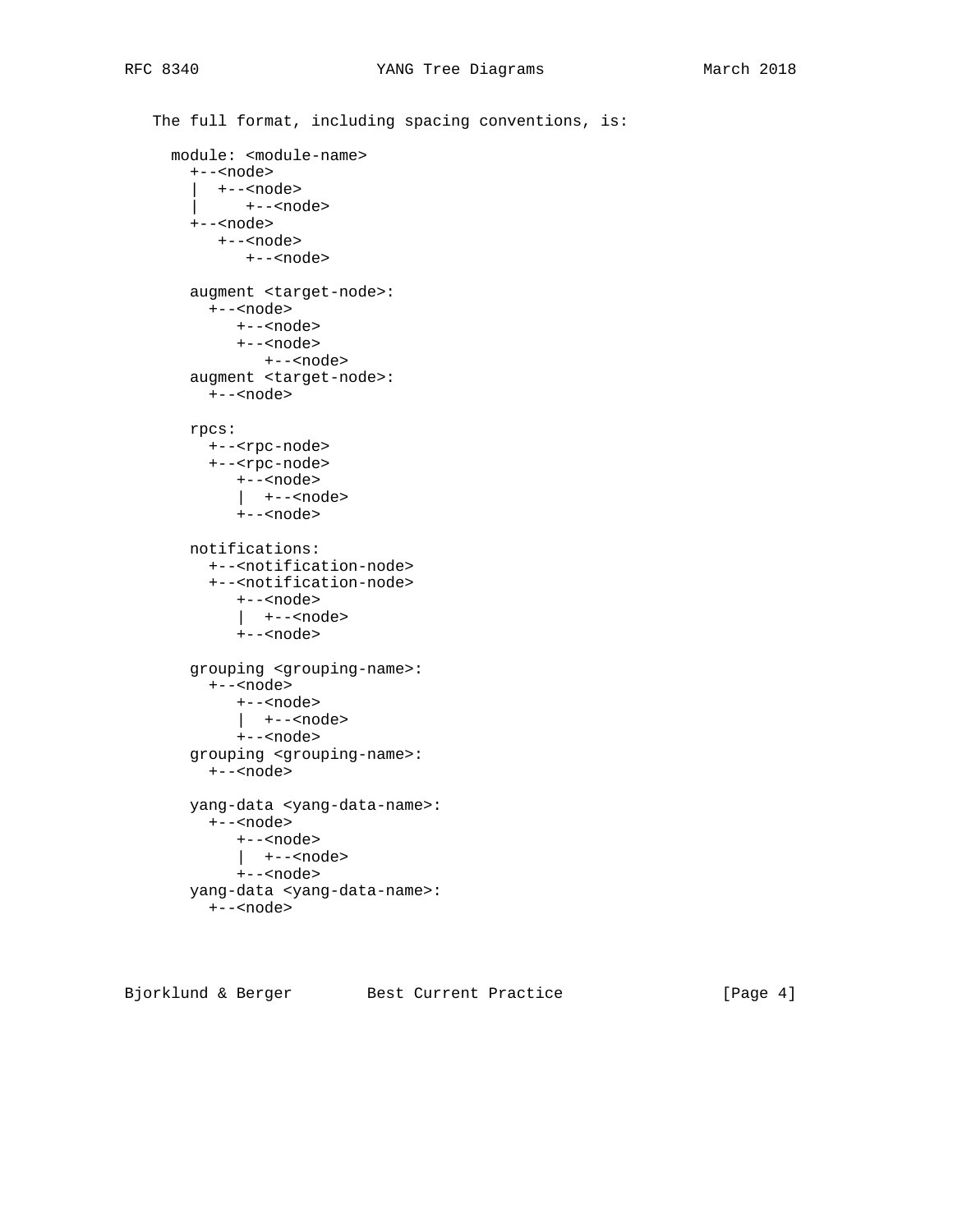# 2.1. Submodules

 Submodules are represented in the same fashion as modules but are identified by "submodule:" followed by the (sub)module-name. For example:

```
 submodule: <module-name>
  +--<node>
    | +--<node>
        | +--<node>
```
2.2. Groupings

 Nodes within a used grouping are normally expanded as if the nodes were defined at the location of the "uses" statement. However, it is also possible to not expand the "uses" statement but to instead print the name of the grouping.

 For example, the following diagram shows the "tls-transport" grouping from [RFC7407] unexpanded:

 +--rw tls +---u tls-transport

If the grouping is expanded, it could be printed as:

 +--rw tls +--rw port? inet:port-number +--rw client-fingerprint? x509c2n:tls-fingerprint +--rw server-fingerprint? x509c2n:tls-fingerprint +--rw server-identity? snmp:admin-string

Groupings may optionally be present in the "groupings" section.

## 2.3. yang-data

 If the module defines a "yang-data" structure [RFC8040], these structures may optionally be present in the "yang-data" section.

Bjorklund & Berger Best Current Practice [Page 5]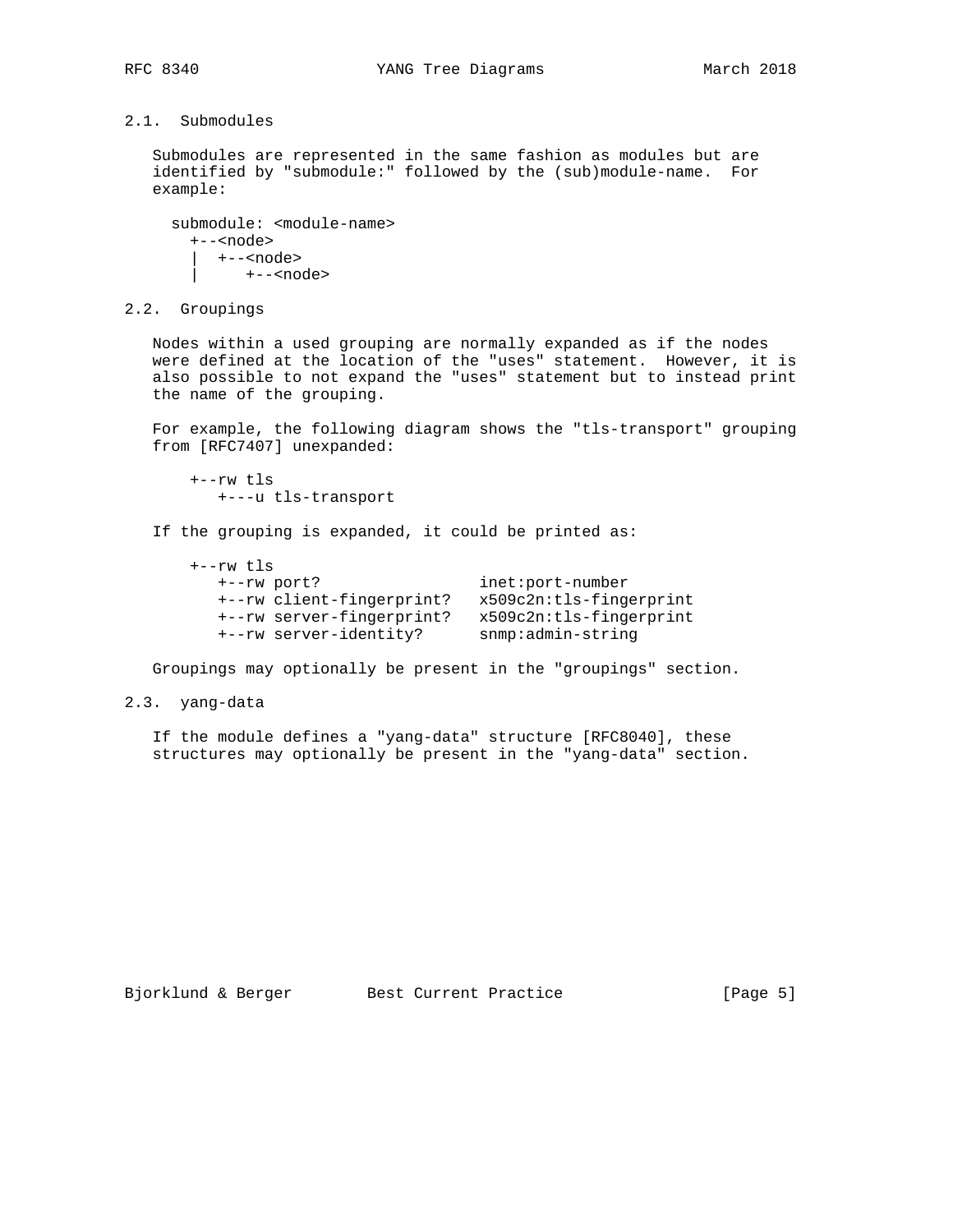## 2.4. Collapsed Node Representation

 At times when the composition of the nodes within a module schema is not important in the context of the presented tree, sibling nodes and their children can be collapsed using the notation "..." in place of the text lines used to represent the summarized nodes. For example:

 +--<node> | ... +--<node> +--<node> +--<node>

2.5. Comments

 Single line comments, starting with "//" (possibly indented) and ending at the end of the line, may be used in the tree notation.

2.6. Node Representation

Each node in a YANG module is printed as:

Case nodes do not have any <flags>.

 <status>--<flags> <name><opts> <type> <if-features> <status> is one of: + for current x for deprecated o for obsolete <flags> is one of: rw for configuration data nodes and choice nodes ro for non-configuration data nodes and choice nodes, output parameters to rpcs and actions, and notification parameters -w for input parameters to rpcs and actions -u for uses of a grouping -x for rpcs and actions -n for notifications mp for nodes containing a "mount-point" extension statement

Bjorklund & Berger Best Current Practice [Page 6]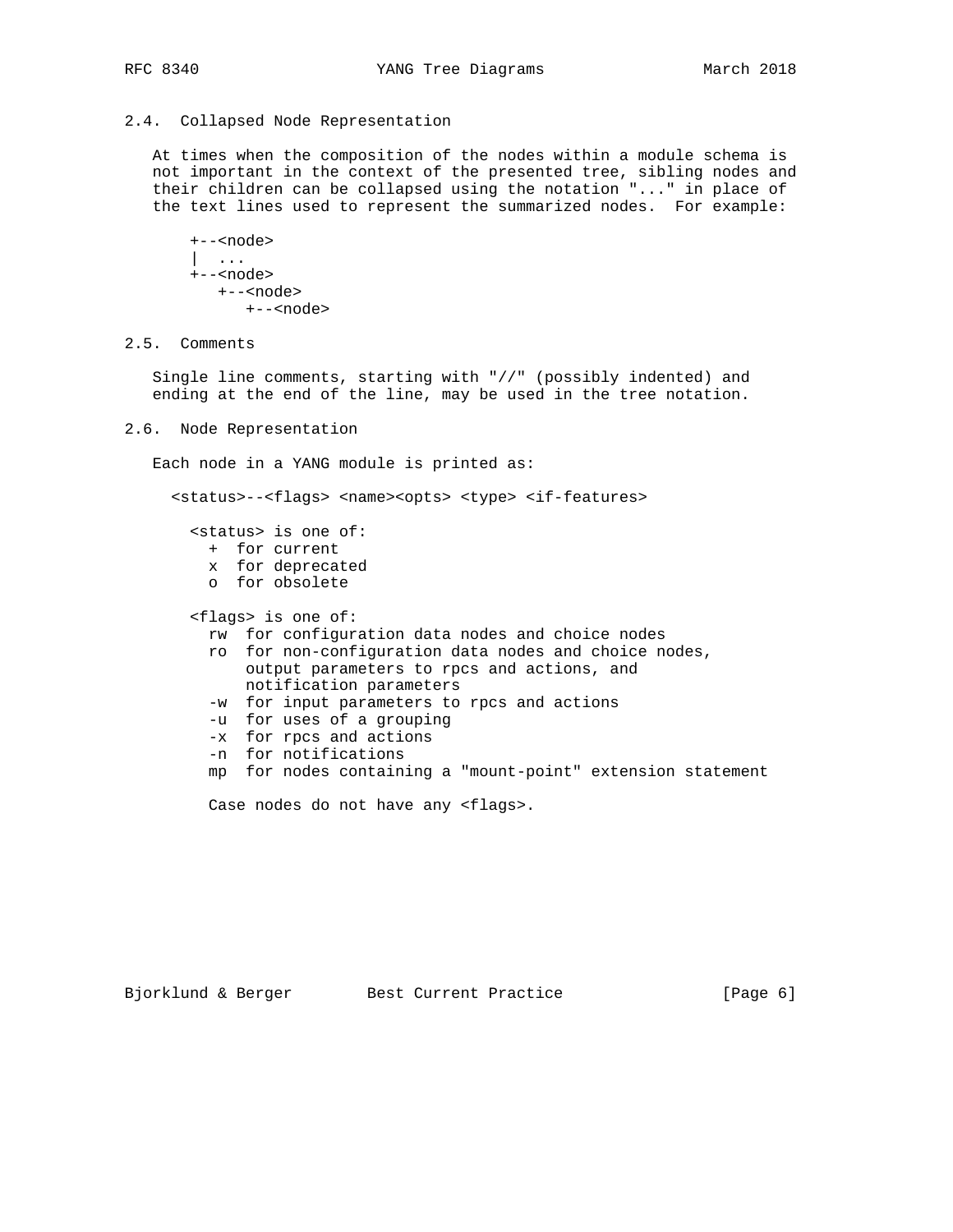<name> is the name of the node (<name>) means that the node is a choice node :(<name>) means that the node is a case node

 If the node is augmented into the tree from another module, its name is printed as <prefix>:<name>, where <prefix> is the prefix defined in the module where the node is defined.

 If the node is a case node, there is no space before the <name>.

 <opts> is one of: ? for an optional leaf, choice, anydata, or anyxml ! for a presence container \* for a leaf-list or list [<keys>] for a list's keys / for a top-level data node in a mounted module @ for a top-level data node of a module identified in a mount point parent reference

<type> is the name of the type for leafs and leaf-lists

 If the type is a leafref, the type is printed as either (1) "-> TARGET", where TARGET is the leafref path, with prefixes removed if possible or (2) "leafref".

 <if-features> is the list of features this node depends on, printed within curly brackets and a question mark "{...}?"

 Arbitrary whitespace is allowed between any of the whitespace separated fields (e.g., <opts> and <type>). Additional whitespace may, for example, be used to "column align" fields (e.g., within a list or container) to improve readability.

3. Usage Guidelines for RFCs

 This section provides general guidelines related to the use of tree diagrams in RFCs.

Bjorklund & Berger Best Current Practice [Page 7]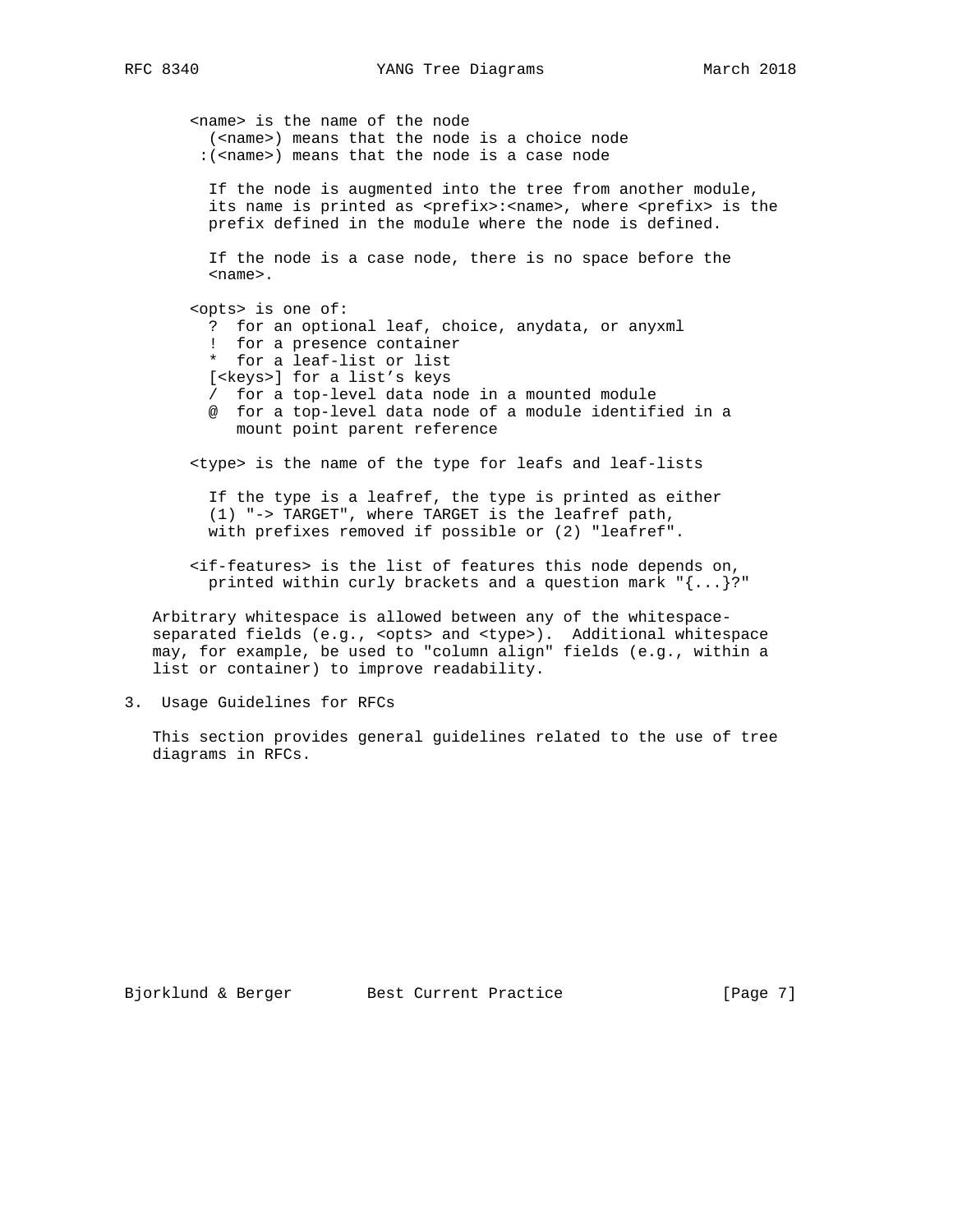### 3.1. Wrapping Long Lines

 Internet-Drafts and RFCs limit the number of characters that may appear in a line of text to 72 characters. When the tree representation of a node results in a line being longer than this limit, the line should be broken between <opts> and <type> or between <type> and <if-feature>. The new line should be indented so that it starts below <name> with a whitespace offset of at least two characters. For example:

 notifications: +---n yang-library-change +--ro module-set-id -> /modules-state/module-set-id

 Long paths (e.g., leafref paths or augment targets) can be split and printed on more than one line. For example:

 augment /nat:nat/nat:instances/nat:instance/nat:mapping-table /nat:mapping-entry:

 The previously mentioned "pyang" command can be helpful in producing such output; for example, the notification diagram above was produced using:

pyang -f tree --tree-line-length 50 ietf-yang-library.yang

 When a tree diagram is included as a figure in an Internet-Draft or RFC, "--tree-line-length 69" works well.

## 3.2. Groupings

 If the YANG module is comprised of groupings only, then the tree diagram should contain the groupings. The "pyang" compiler can be used to produce a tree diagram with groupings using the "-f tree --tree-print-groupings" command-line parameters.

#### 3.3. Long Diagrams

 Tree diagrams can be split into sections to correspond to document structure. As tree diagrams are intended to provide a simplified view of a module, diagrams longer than a page should generally be avoided. If the complete tree diagram for a module becomes too long, the diagram can be split into several smaller diagrams. For example, it might be possible to have one diagram with the data node and another with all notifications. If the data nodes tree is too long, it is also possible to split the diagram into smaller diagrams for

Bjorklund & Berger Best Current Practice [Page 8]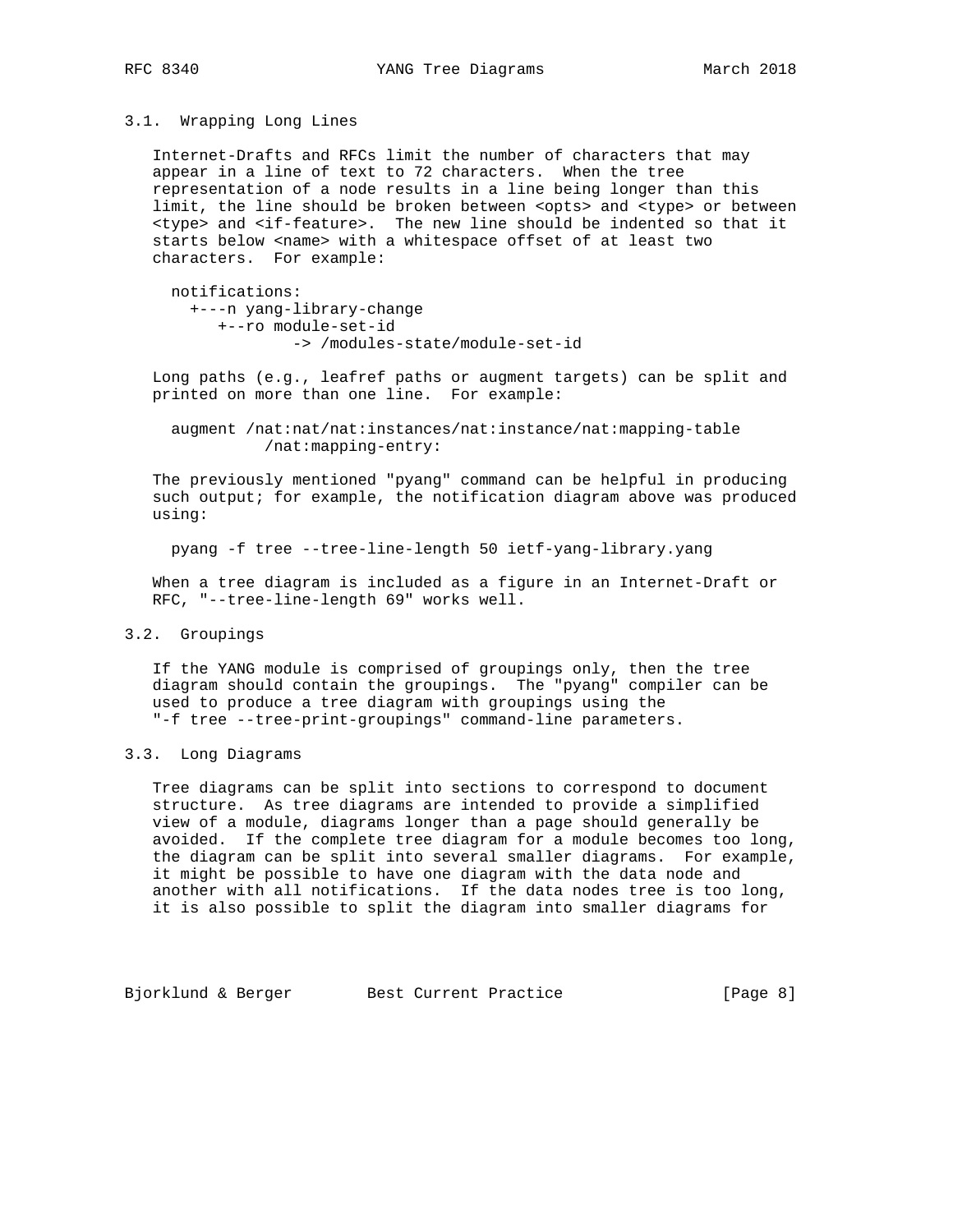different subtrees. When long diagrams are included in a document, authors should consider whether to include the long diagram in the main body of the document or in an appendix.

 An example of such a split can be found in [RFC7407], where Section 2.4 of that document shows the diagram for "engine configuration":

 +--rw snmp +--rw engine // more parameters from the "engine" subtree here

 Further, Section 2.5 of [RFC7407] shows the diagram for "target configuration":

 +--rw snmp +--rw target\* [name] // more parameters from the "target" subtree here

 The previously mentioned "pyang" command can be helpful in producing such output; for example, the above example was produced using:

pyang -f tree --tree-path /snmp/target ietf-snmp.yang

4. YANG Schema Mount Tree Diagrams

 "YANG schema mount" is defined in [SCHEMA-MOUNT] and warrants some specific discussion. Schema mount is a generic mechanism that allows for the mounting of one or more YANG modules at a specified location of another (parent) schema. The specific location is referred to as a "mount point", and any container or list node in a schema may serve as a mount point. Mount points are identified via the inclusion of the "mount-point" extension statement as a substatement under a container or list node. Mount point nodes are thus directly identified in a module schema definition and can be identified in a tree diagram as indicated above using the "mp" flag.

Bjorklund & Berger Best Current Practice [Page 9]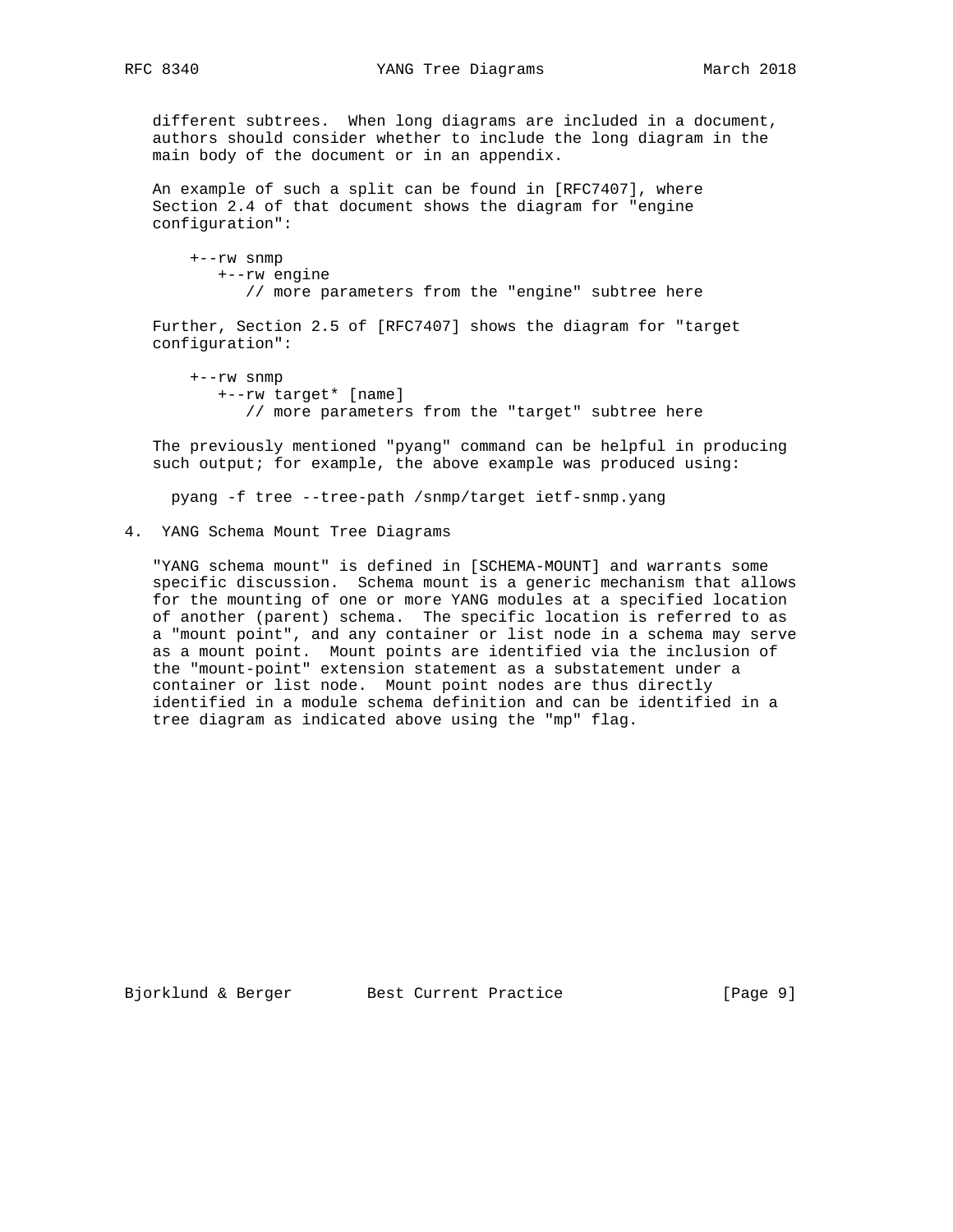In the following example taken from [YANG-NIs], "vrf-root" is a container that includes the "mount-point" extension statement as part of its definition:

 module: ietf-network-instance +--rw network-instances +--rw network-instance\* [name] +--rw name string +--rw enabled? boolean +--rw description? string +--rw (ni-type)? +--rw (root-type) +--:(vrf-root) | +--mp vrf-root

## 4.1. Representation of Mounted Schema Trees

 The actual modules made available under a mount point are controlled by a server and are provided to clients. This information is typically provided via the schema mount module ("ietf-yang-schema-mount") defined in [SCHEMA-MOUNT]. The schema mount module supports the exposure of both mounted schema and "parent-references". Parent references are used for XML Path Language (XPath) evaluation within mounted modules and do not represent client-accessible paths; the referenced information is available to clients via the parent schema. Schema mount also defines an "inline" type of mount point, where mounted modules are exposed via the YANG library module.

 Although the modules made available under a mount point are not specified in YANG modules that include mount points, the document defining the module will describe the intended use of the module and may identify both modules that will be mounted and parent modules that can be referenced by mounted modules. An example of such a description can be found in [YANG-NIs]. A specific implementation of a module containing mount points will also support a specific list of mounted and referenced modules. In describing both intended use and actual implementations, it is helpful to show how mounted modules would be instantiated and referenced under a mount point using tree diagrams.

 In such diagrams, the mount point should be treated much like a container that uses a grouping. The flags should also be set based on the "config" leaf mentioned above, and the mount-related options indicated above should be shown for the top-level nodes in a mounted or referenced module. The following example, taken from [YANG-NIs],

Bjorklund & Berger Best Current Practice [Page 10]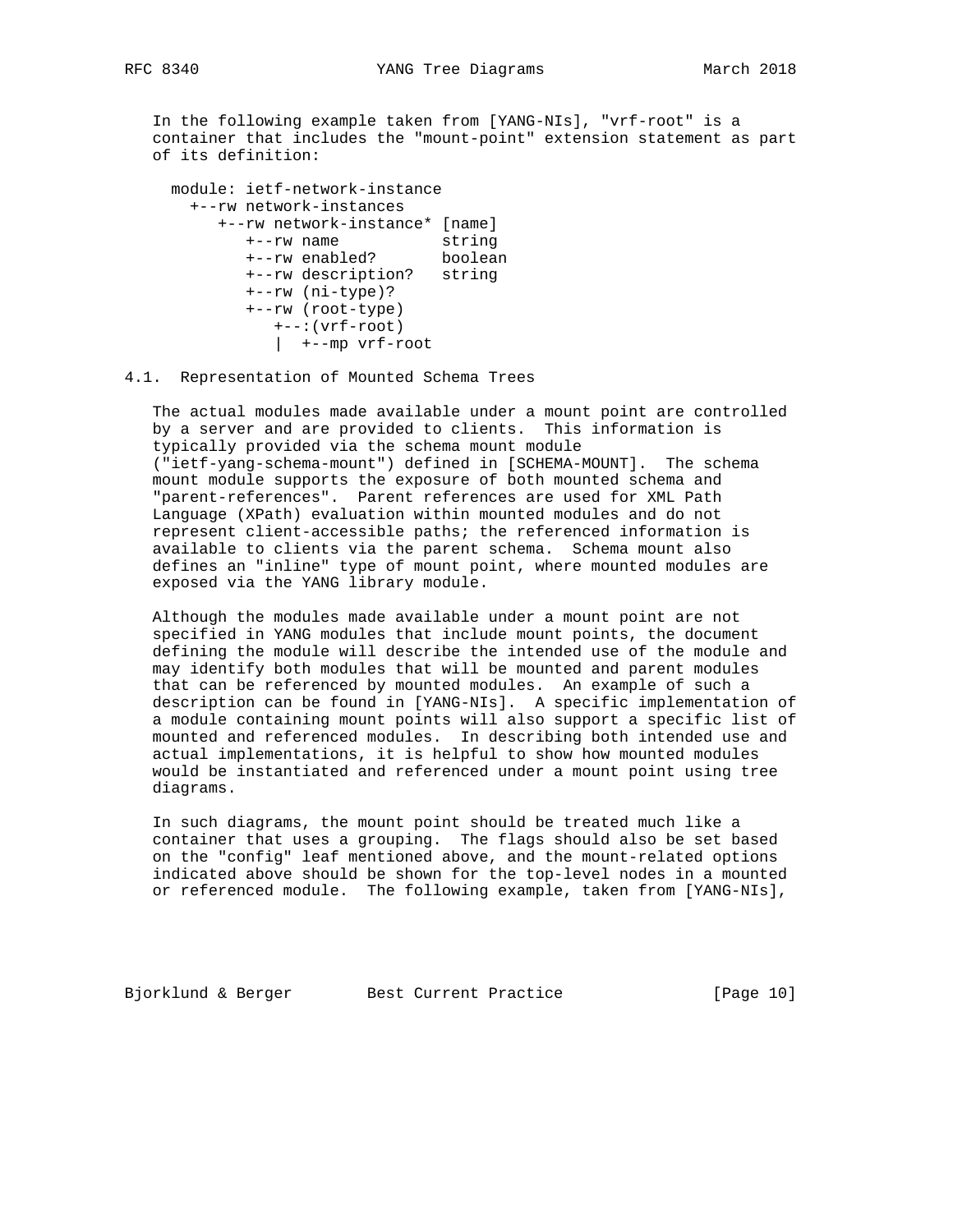represents the prior example with the YANG modules "ietf-routing" [YANG-Routing] and "ietf-ospf" [OSPF-YANG] mounted, nodes from the YANG module "ietf-interfaces" [RFC8343] accessible via a parent-reference, and "config" indicating "true":

```
 module: ietf-network-instance
      +--rw network-instances
        +--rw network-instance* [name]
+--rw name string
+--rw enabled? boolean
           +--rw description? string
           +--rw (ni-type)?
           +--rw (root-type)
              +--:(vrf-root)
                 +--mp vrf-root
                    +--ro rt:routing-state/
                      | +--ro router-id?
                      | +--ro control-plane-protocols
                         | +--ro control-plane-protocol* [type name]
                            | +--ro ospf:ospf
                              | +--ro instance* [af]
| ...
                    +--rw rt:routing/
                     | +--rw router-id?
                      | +--rw control-plane-protocols
                         | +--rw control-plane-protocol* [type name]
                         | +--rw ospf:ospf
                            | +--rw instance* [af]
| ...
                    +--ro if:interfaces@
                    | ...
                    +--ro if:interfaces-state@
                    | ...
```
 It is worth highlighting that the "ietf-ospf" module augments the "ietf-routing" module, and although it is listed in the schema mount module (or inline YANG library), there is no special mount-related notation in the tree diagram.

 A mount point definition alone is not sufficient to identify whether the mounted modules are used for configuration data or for non-configuration data. This is determined by the "ietf-yang-schema-mount" module's "config" leaf associated with the specific mount point and is indicated on the top-level mounted nodes.

Bjorklund & Berger Best Current Practice [Page 11]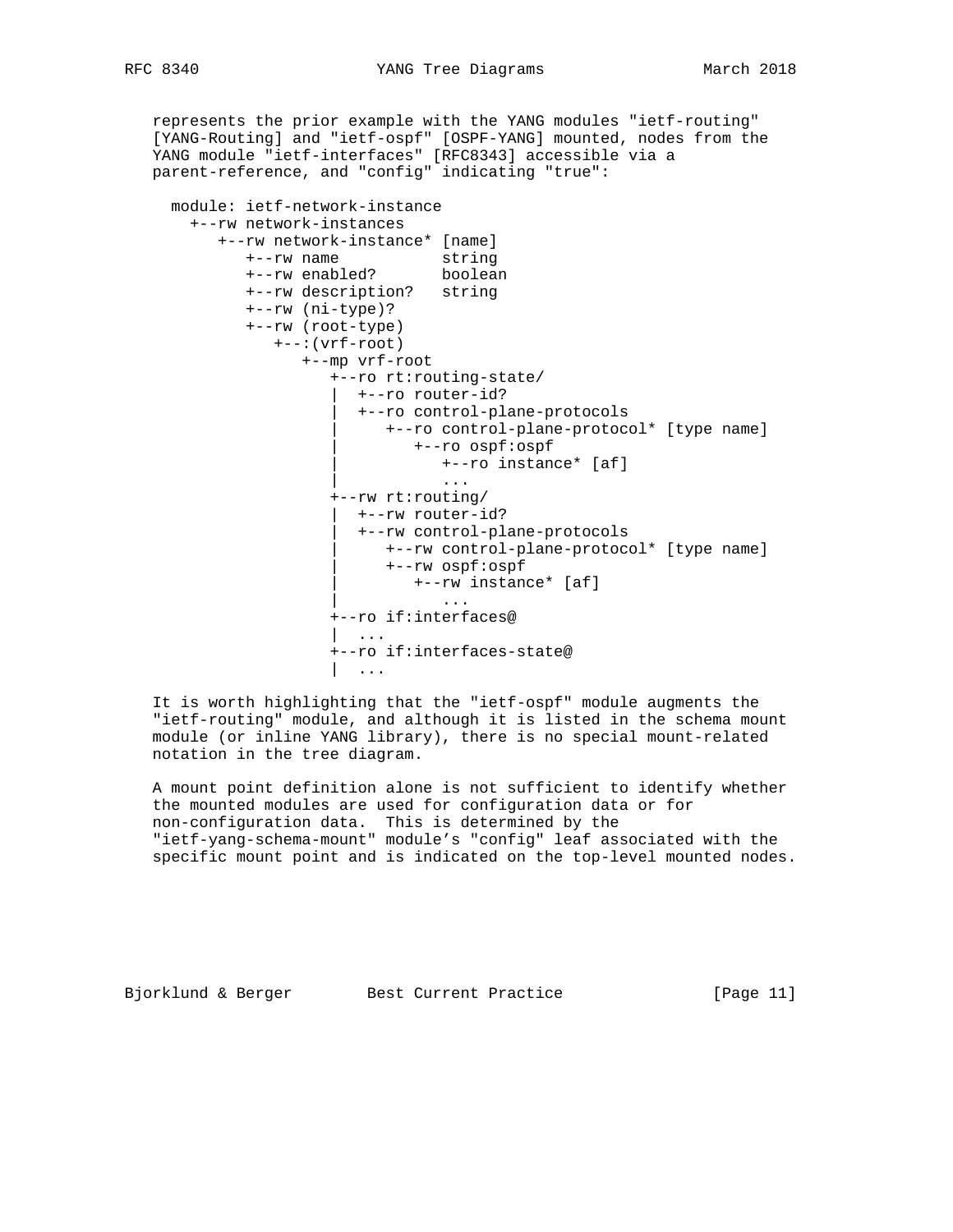For example, in the above tree, when the "config" leaf for the "ietf-routing" module indicates "false", the nodes in the "rt:routing" subtree would have different flags:

 +--ro rt:routing/ | +--ro router-id? | +--ro control-plane-protocols ...

## 5. IANA Considerations

This document has no IANA actions.

6. Security Considerations

 There is no security impact related to the tree diagrams defined in this document.

- 7. Informative References
	- [OSPF-YANG]

 Yeung, D., Qu, Y., Zhang, J., Chen, I., and A. Lindem, "Yang Data Model for OSPF Protocol", Work in Progress, draft-ietf-ospf-yang-10, March 2018.

- [PYANG] "pyang", February 2018, <https://github.com/mbj4668/pyang>.
- [RFC7407] Bjorklund, M. and J. Schoenwaelder, "A YANG Data Model for SNMP Configuration", RFC 7407, DOI 10.17487/RFC7407, December 2014, <https://www.rfc-editor.org/info/rfc7407>.
- [RFC7950] Bjorklund, M., Ed., "The YANG 1.1 Data Modeling Language", RFC 7950, DOI 10.17487/RFC7950, August 2016, <https://www.rfc-editor.org/info/rfc7950>.
- [RFC8040] Bierman, A., Bjorklund, M., and K. Watsen, "RESTCONF Protocol", RFC 8040, DOI 10.17487/RFC8040, January 2017, <https://www.rfc-editor.org/info/rfc8040>.
- [RFC8343] Bjorklund, M., "A YANG Data Model for Interface Management", RFC 8343, DOI 10.17487/RFC8343, March 2018, <https://www.rfc-editor.org/info/rfc8343>.

[SCHEMA-MOUNT]

 Bjorklund, M. and L. Lhotka, "YANG Schema Mount", Work in Progress, draft-ietf-netmod-schema-mount-08, October 2017.

Bjorklund & Berger Best Current Practice [Page 12]